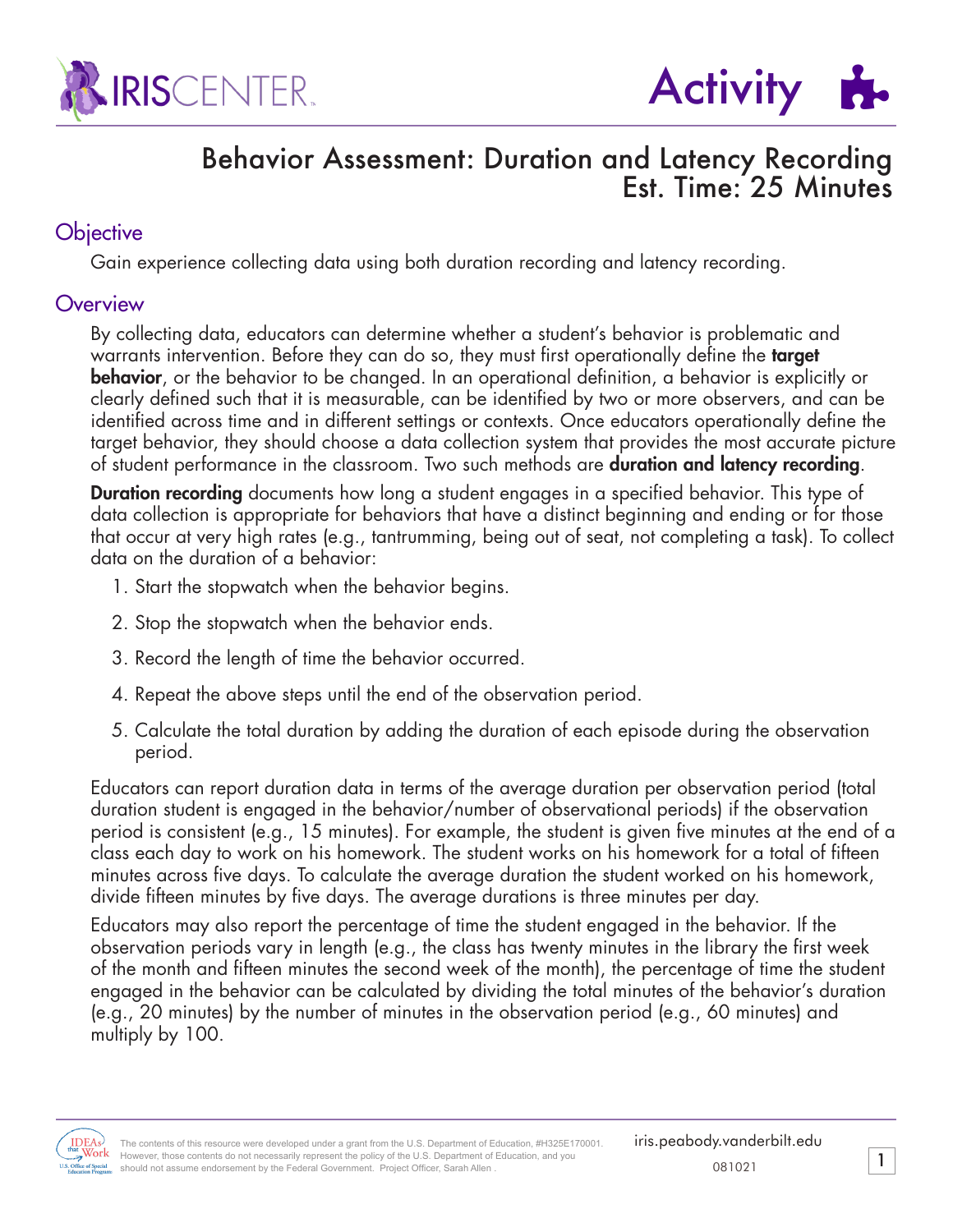



#### Tips for Implementation

- Because it is difficult to collect duration data while teaching, ask another individual (e.g., a teacher) to collect the data. However, if you decide to collect the data, have a stopwatch with you at all times and keep the data sheet close by (e.g., on a clipboard, on a mailing label taped to your shirt sleeve).
- When collecting this type of data, make sure the behavior definition specifies the length of time that the behavior must occur in order to "count." For example, a student is considered off-task when his or her behavior lasts for longer than five (5) seconds.

Latency recording measures the amount of time that lapses between an antecedent (e.g., teacher's directive) and when the student begins to perform a specified behavior. This type of data collection is appropriate for behaviors that follow a command or directive, or a distinct stimulus. For example, the teacher might expect the student to be in his seat and ready for class within ten seconds of the bell ringing. To collect data on latency:

- 1. Start the stopwatch when the antecedent is provided.
- 2. Stop the stopwatch when the behavior occurs.
- 3. Record the number of seconds or minutes that elapsed between the end of the antecedent and the onset of the behavior.
- 4. Repeat the above steps until the end of the observation period.

#### Tips for Implementation

- Clearly define the target behavior so that you can accurately record instances in which the student engages in the behavior. For example, if you are collecting data on a student who is chronically tardy, start timing when the bell rings and stop timing when the student is physically sitting in his desk. Alternately, you may stop timing when the student enters the classroom. Defining these behaviors is crucial to maintain consistency in data collection efforts.
- As with duration data, latency data can be difficult to collect while teaching. To make it easier, have a stopwatch and data sheet readily available.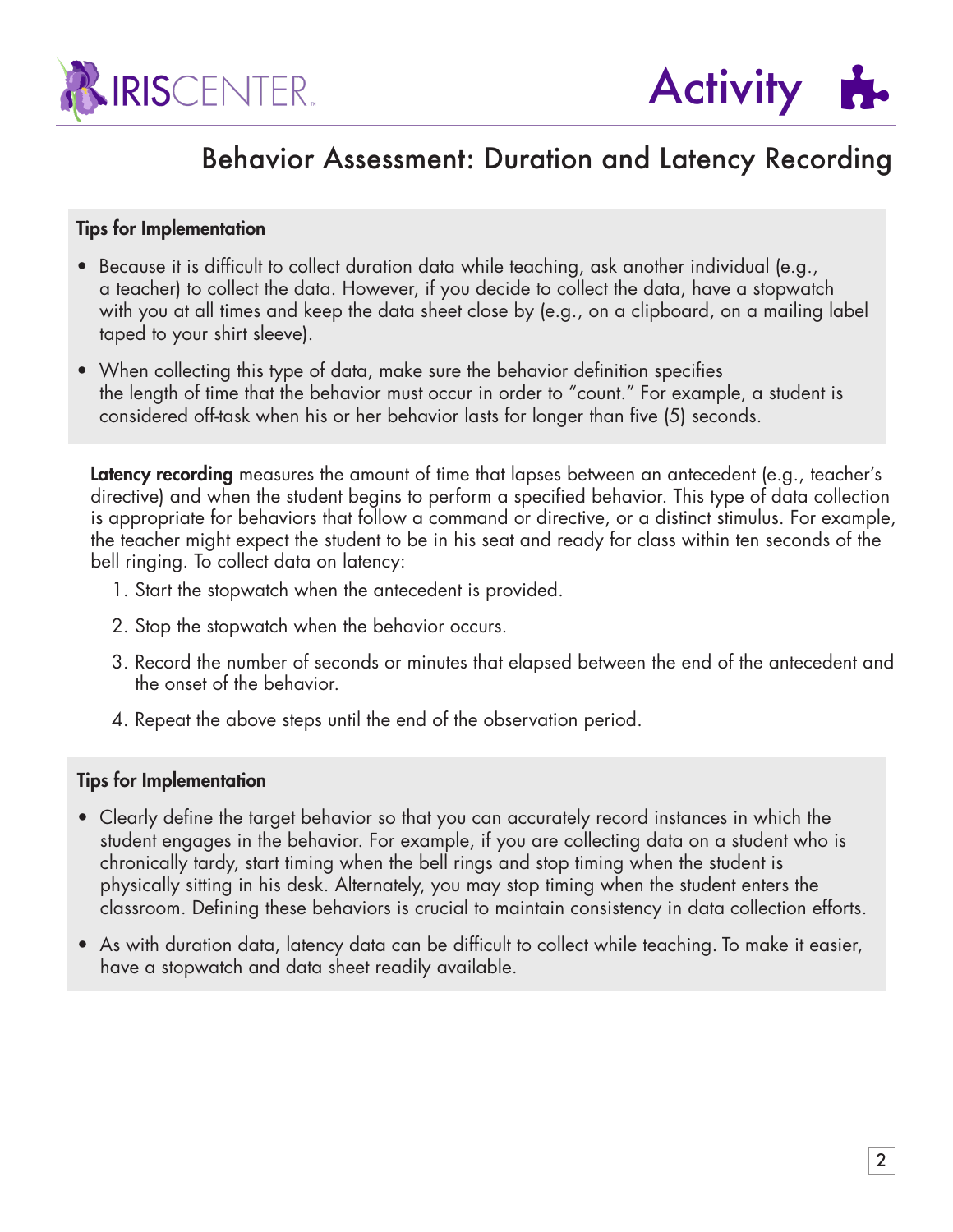



#### **Activity**

- 1. View the video at http://iris.peabody.vanderbilt.edu/mcontent/duration-and-latency/. Use the attached duration recording form to record instances of the student's off-task behavior.
- 2. View the video again and use the attached latency recording form to record how long it takes the student to begin a task after the teacher gives a prompt. Be sure to use the stopwatch when recording your data.
- 3. Answer the following questions.
	- a. According to the duration data, what percentage of time was the student off task?
	- b. Do you think the percentage of time that the student was engaged in off-task behavior is problematic? Explain.
	- c. According to the latency data, when the teacher gave the initial directive for the class to begin working, how long was it before the student began the task?
	- d. After redirecting the student, how long was it before the student began the task?
	- e. Do you think the amount of time it took the student to begin the task after the teacher's initial directions is problematic? How about after being redirected? Explain.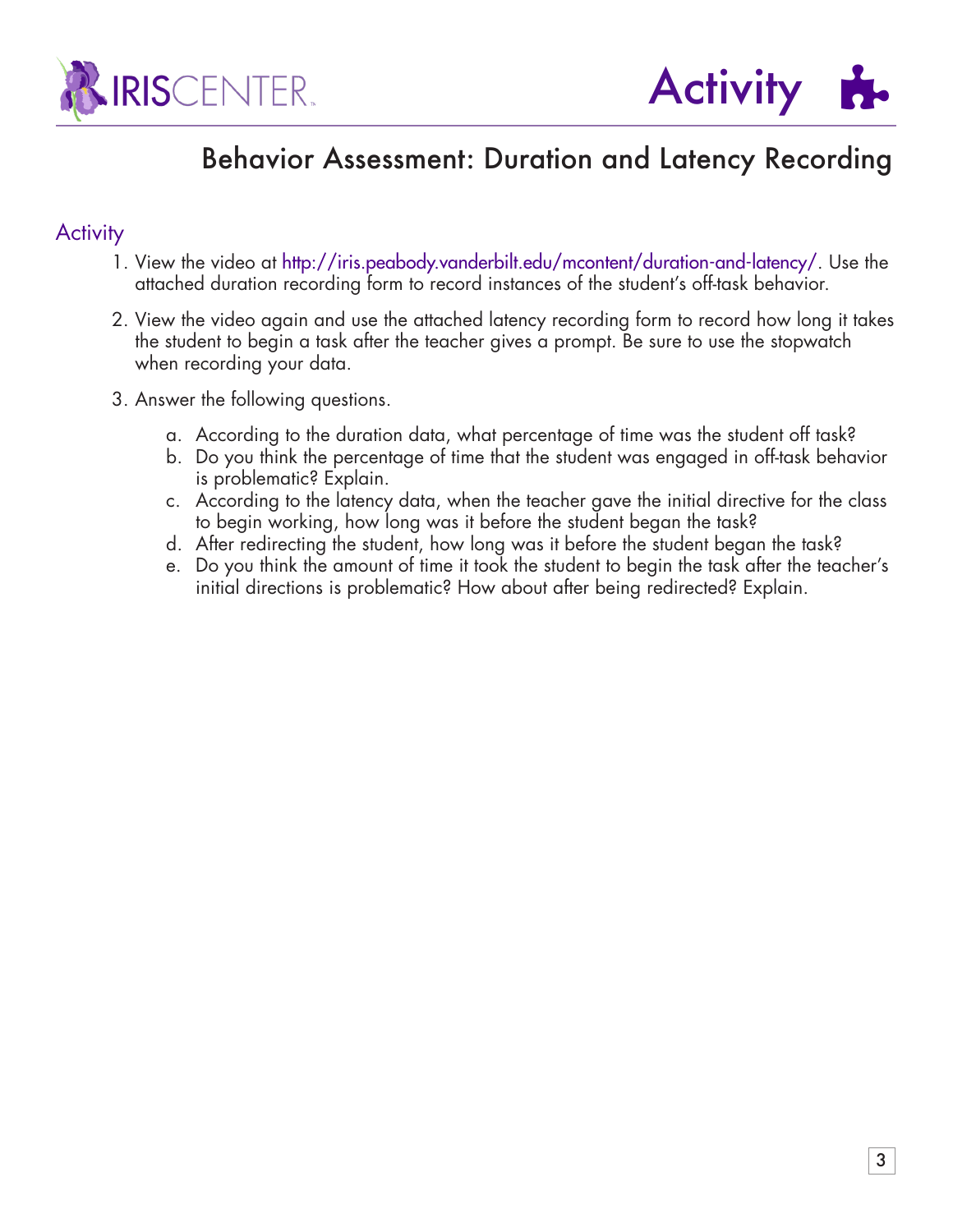



## Duration Recording Form

Student: Kailyn Date: 1/01/xx Class/Teacher: **Language/ Mrs. Oliver** Observer: **Mrs. Hand**  Target/Problem Behavior: **During independent math activities, Kailyn engages in off-task behaviors, which refers to any behavior lasting 5 seconds or longer that deviates from teacher instruction (e.g., looking around the room, playing with her hands or objects).**

| <b>Start Time</b> | <b>End Time</b> | <b>Duration</b> |
|-------------------|-----------------|-----------------|
|                   |                 |                 |
|                   |                 |                 |
|                   |                 |                 |
|                   |                 |                 |
|                   |                 |                 |
|                   |                 |                 |
|                   |                 |                 |
|                   |                 |                 |
|                   |                 |                 |
|                   |                 |                 |
|                   |                 |                 |

| $^{\textrm{\texttt{!}}}$ Total time observed: |  |
|-----------------------------------------------|--|
| Total time off-task (seconds):                |  |
| Percentage of time off-task:                  |  |